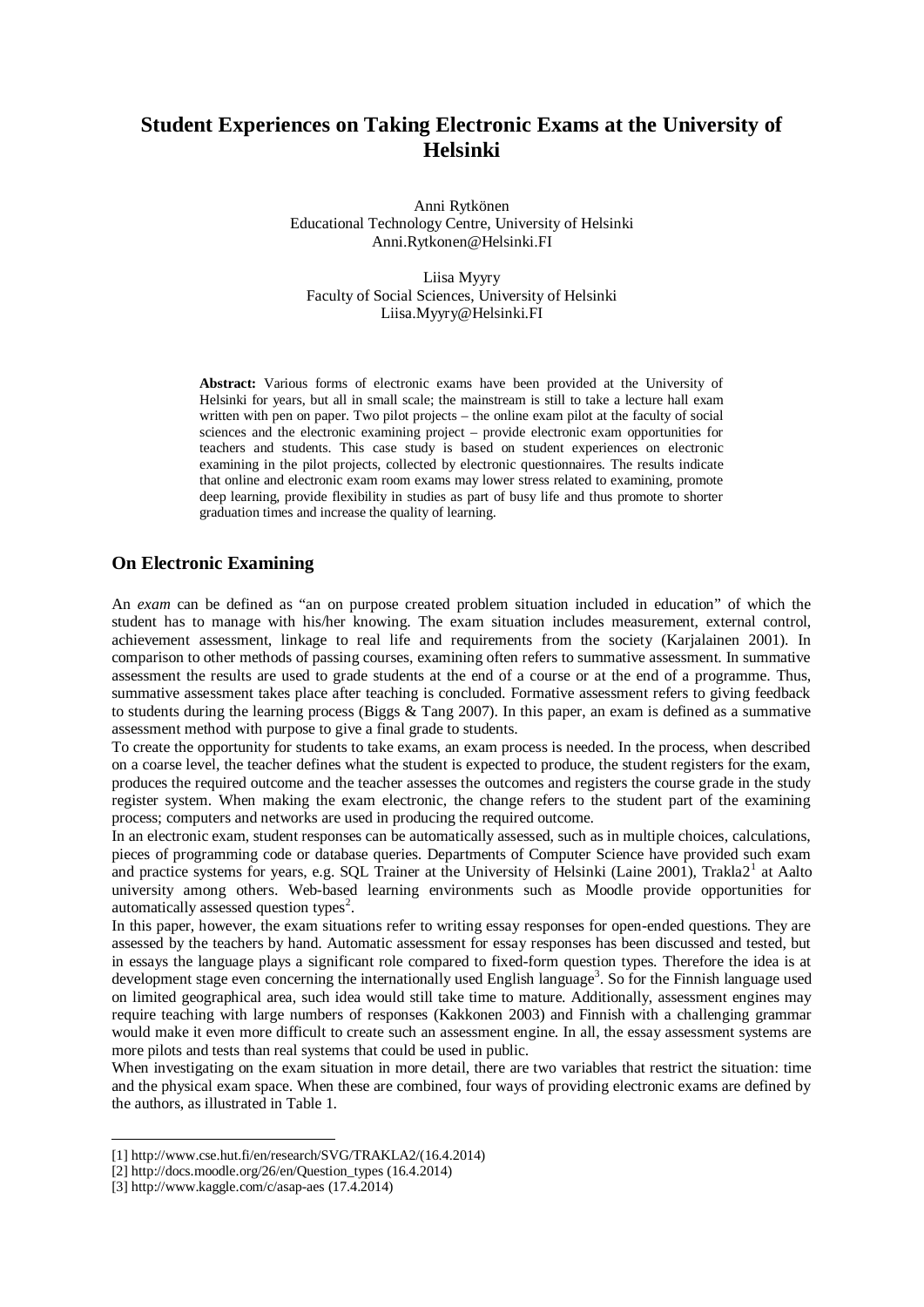|                                                              |    | Is the physical space restricted? |                    |  |
|--------------------------------------------------------------|----|-----------------------------------|--------------------|--|
|                                                              |    | Yes                               | No                 |  |
| Is the exam time   Yes                                       |    | Exams in computer classrooms      | Online exams       |  |
| restricted?                                                  |    | Bring Your Own Device exams       |                    |  |
|                                                              | No | Electronic exam room exams        | Online assignments |  |
| Table 1: Floctronic events in time and space, by the outbors |    |                                   |                    |  |

**Table 1:** Electronic exams in time and space, by the authors.

When both the time and space are restricted, the students are expected to be present at a specific time in a specific place. There, the exam situation reminds of a traditional exam in a lecture hall written with pen on paper. But instead of pen and paper, a computer is used. The exam situation is invigilated in the traditional way by one or more exam invigilators.

When only the physical space is defined but students are allowed to select any time suitable for them for taking the exam, then the examining method is called electronic exam room examining. There the university provides the facilities, including a room with computers and electronic monitoring. The student uses a booking system on the web and makes a reservation for the exam. When the student has taken the exam, the teacher can see and assess the response in the system.

When the physical space is not restricted, the exam types are called online examining. If the time is not limited, the specification online exam period can be used. There, the concept of examining gets close to making assignments online, and even the technical alternatives are close to each other or even the same. In open-book, open-web examinations the students are allowed to use material, web, notes, scrap paper in producing their answers.

The different forms of electronic exams can be compared to traditional examining and each other in terms of scalability, flexibility and other added values. Exams taken in physical rooms are restricted by the number of seats in the room. In that sense, online exams are scalable from small to large numbers of students, based on needs. On the other hand, the restricted time in online exams may be a challenge for some students that perceive added value from the flexibility that electronic exam rooms provide. Indirect added values include shorter study times and higher quality as developed learning outcomes. Compared to traditional examining, all forms of electronic examining are written on computers which may be a value, even an added value, e.g. for accessibility reasons.

Traditional examinations often represent closed-book method which means that students are not allowed to have any study material or notes with then in the examination. Open-web examination, on the other hand, represents open-book method where the students can have study materials available in the examination. One factor that affects students' performance in examinations, and that traditional examination often causes, is test anxiety (Dochy & McDowell 1997). Test anxiety, consisting of affective (physiological arousal, emotionality), cognitive (worry), and behavioral (procrastination, avoidance) components, weakens academic performance (see Hembree 1988; Cassady & Johnson 2001). Thus, we assess in particular students' experiences of stress and test anxiety in these two types of examinations.

# **Electronic Examining at the University of Helsinki**

At the University of Helsinki, there have been electronic exam rooms for ten years. Computer classrooms have been used for electronic examining, as well. At least as long there have been possibilities for students to take online exams. None of these have risen to the major examining method, though; instead, traditionally supervised exams written with pen on paper are most often used at the University of Helsinki in 2014. To activate changes in the situation, the faculty of social sciences started the online exam pilot<sup>4</sup> in 2009, and the university-wide Electronic examining project<sup>5</sup> started in 2013. These pilot projects aim at developing electronic examining as part of educational development, and as such, collect data from students and teachers on their experiences on different forms of electronic examining. Thus, the projects aim at emphasizing added values provided by the various forms of electronic examining.

The Electronic examining project is spit into subprojects of which one is to equip and pilot a larger room than the existing rooms for one or two students. The new room includes 16 computers and video monitoring. There are ca 15 voluntary teachers from five faculties who pilot their exams in the electronic exam room or are going to, since the pilot is ongoing. Of the pilot teacher group, three teachers from the faculty of social sciences have already provided altogether seven exams.

<sup>[4]</sup> http://www.helsinki.fi/valtiotieteellinen/opkeh/online\_exam.html (17.4.2014)

<sup>[5]</sup> http://wiki.helsinki.fi/display/sahkoinententti/ (16.4.2014)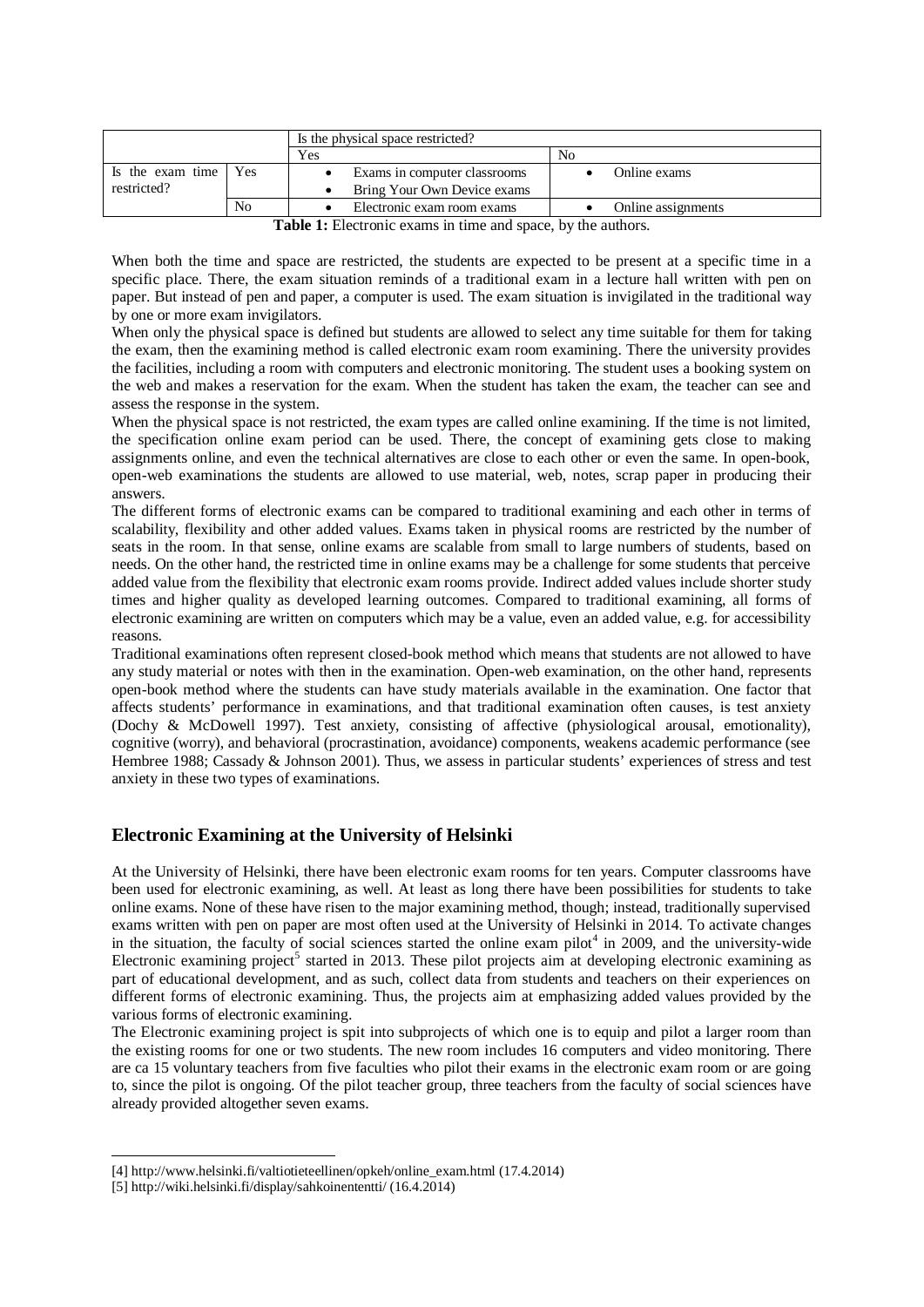The web-based system which is used in the pilot is of own production from 2005 and is very simple in features but also in user interface. The idea is that first the teacher creates an exam and adds a number of questions in the system. The questions are added in groups of at least five parallel alternatives of which at least one is randomly drawn for each student. For example, if the teacher wants the students to answer to three questions, she has to add 3x5=15 questions in the system. When the exam is published, the students can book time slots for the exam. Times are available according to the building opening hours. When the time comes, the student goes into the room, logs in the system, writes the answers and submits. After that, the teacher receives an automatic email message about the submission and is able to assess it with grade and feedback. Instructions and rules for use are published on the web<sup>6</sup>.

The exams in the online exam pilot at the faculty of social sciences are provided in the web-based learning environment Moodle<sup>7</sup> which is widely used in teaching and studies at the University of Helsinki. All students get familiar with Moodle in their ICT Driving license<sup>8</sup> course they take during their first study year, and additionally, to verify that students know how to submit the exam, they are allowed to practice the submission process in a practice area some days before the exam.

Online exams are scheduled on Saturdays during the same time the traditional faculty exams are taken. Therefore they are always 4h in time. The examination questions were delivered and responses uploaded using a course area in Moodle. The examination was a four- hour's synchronous session, but students could also work offline during the exam time. Besides the open-book method, the online examinations were without invigilation, and the students could take the examination wherever they had access to Internet, for instance at home, in a library or in a learning center. During the examination, helpdesk support by phone was available for students seeking assistance and participants could also practice in advance how to submit responses. Thus, the type of online examination the faculty of social sciences was piloting corresponded to the faculty examinations in terms of scope, text books and time limit. They also contributed to students' degree the same ways as other examinations. The differences were the place, free use of resources and that the examinations were without invigilators (Joutsenvirta 2009).

#### **The Study**

Student feedback with online questionnaires has been collected through the years as well on online exams at the faculty of social sciences as on electronic exam room exams. This paper reports some preliminary findings on student experiences in comparison between online and exam room examining with an emphasis on the added values students are perceived from both examination forms.

The online exam feedback was collected during 2011-2012 with an electronic questionnaire. The request to respond was sent to all students who had participated in at least one online exam during the study year 2011- 2012. 110 responses were received. To compare the experiences between different forms of electronic exams, the questions used in the online exam feedback were combined with the old exam room feedback questionnaire in spring 2014 as part of the Electronic examining project. The electronic exam room feedback questionnaire was sent to all students who had taken exams in the new electronic exam room in 2014. The request was submitted to 29 students, of which 16 responded before writing this article. From the 16 responses 12 were from the faculty of social sciences. To compare the results between online and exam room exams, only those 12 responses from the faculty of social sciences were used in the preliminary results presented in this paper.

In addition to questionnaire data from students themselves, system log data concerning exam times in the exam room was used. The log data included 42 responses to exams provided with 2 to 5 hours of exam time.

In the questionnaires, students were first asked to define a "traditional exam". Then experiences concerning preparations for, being in and learning from the electronic exam were compared to the defined traditional exam with multiple-choice and open-ended questions. Responding to both questionnaires was anonymous and voluntary, making the study a Case study (Vehkalahti 2008).

The responses were analyzed using ATLAS-TI (online exams) and Excel (exam room exams questionnaire and system data). Responses to the multiple-choice questions were counted, system log data was grouped and responses to the open-ended questions were categorized using qualitative content analysis (Tuomi & Sarajärvi 2002). The first author categorized the responses to the exam room exam questionnaire, and the second author categorized the responses to online exam questionnaire. The categories were then discussed and agreed on.

Based on the results collected by questionnaire and system log data, students and teachers are going to be interviewed in the summer 2014.

<sup>[6]</sup> http://blogs.helsinki.fi/tenttiakvaario/ (16.4.2014)

<sup>[7]</sup> http://moodle.helsinki.fi (16.4.2014)

<sup>[8]</sup> http://www.helsinki.fi/tvt-ajokortti/en/ (16.4.2014)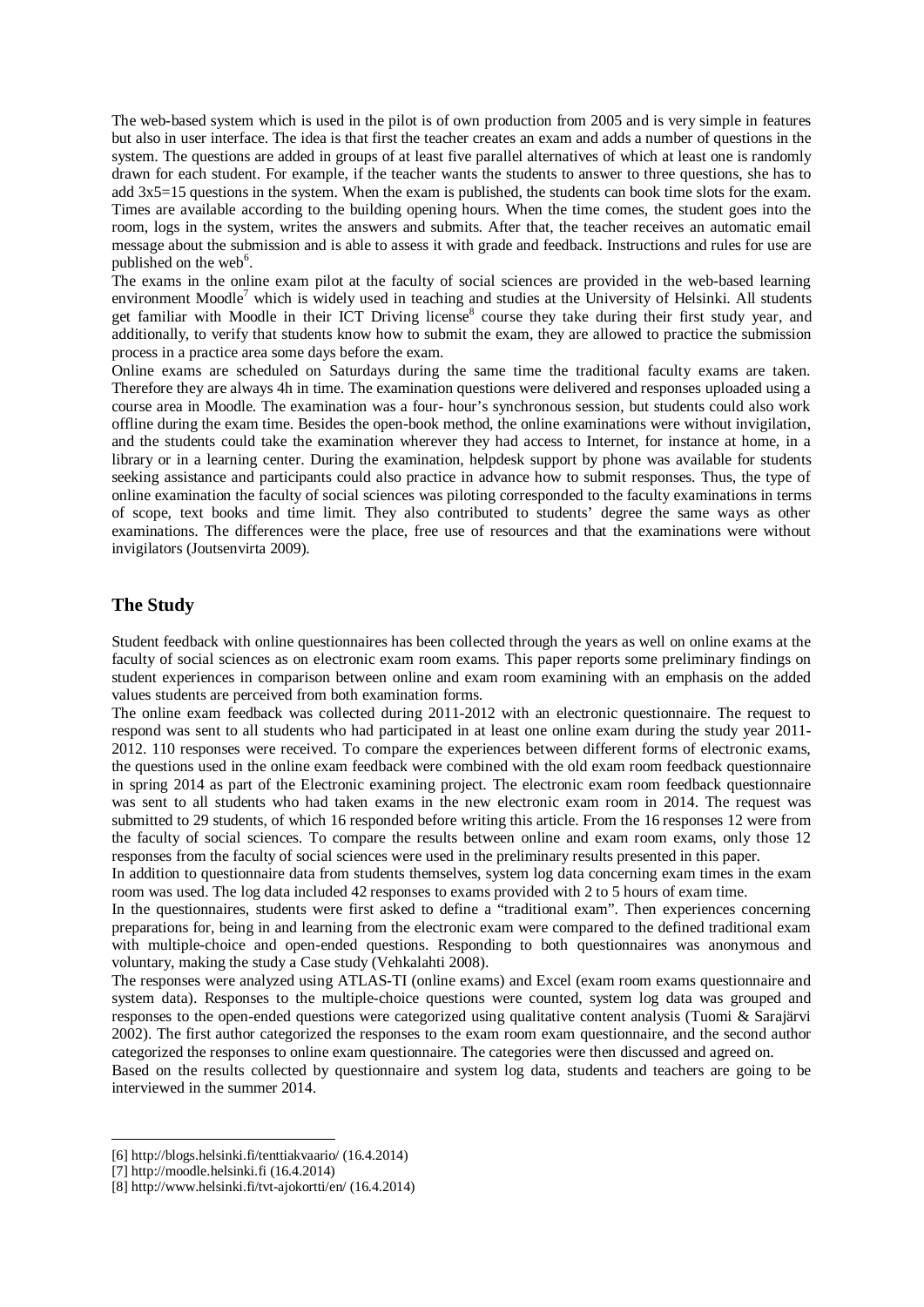# **Results Concerning Electronic Exam Room Exams**

All respondents defined the "traditional exam" as being a lecture hall situation where the exam was written with pen on paper. Therefore the results on electronic examining could be compared to similar backgrounds. Preparations for the electronic exam were experienced to be mostly similar to traditional exams. Three out of 12 students experienced differences in exam preparations compared to traditional exams. They all described perceived opportunities the electronic exam room exam provided for them in lowering exam stress and thus achieving better in the exam situation.

> *"I have exam anxiety so the knowledge that I could retake the exam room exam clearly reduced this fear for exams and supported me in achieving better and trust myself more."*

The methods for lowering stress included

- · opportunity to practice before the intended exam situation
- · opportunity to retake whenever suitable
- · opportunity to reschedule the exam to better fit other life

The exam rescheduling possibility was seen as an opportunity as well as a challenge:

*"On one hand it was a good thing, so you could schedule the studies for the exam according to other course assignments' workload. But on the other hand it was challenging because then studying for the exam was one more movement in the busy study schedule without one strict deadline."*

The exam situation in the electronic exam room was perceived as more peaceful than a traditional exam – this was mostly due to the fact that the exam room was in minor use and most students were alone there. The peaceful situation was perceived to facilitate concentration. The used exam time was mostly perceived as comparable to traditional exams; half of the students perceived to have used about the same time, while the second half used longer or shorter times.

#### *"Essay responses require more time because of the editing opportunity"*

This is somewhat contradictory to expectations – and hearsay from other universities with wider experience – of shorter exam times when the answers are written on computers. These results were preliminary verified by using system log data concerning all taken exams in the pilot room but must later be followed-up by later questionnaire responses and larger system log data.

The system log data included 24 responses to 4-5h exams and 18 responses to 2-3h exams. Based on the log data, 5/6 of students who participated in the 2-3h exams used over ¾ of the time provided. This would indicate that the time provided was also appreciated and actively used by the students. Instead, of the students who participated in the longer exams, only  $\frac{1}{4}$  used the corresponding  $\frac{3}{4}$  of the time provided. Here, one possible explanation might be the lack of possibility to use a rest room in the middle of the exam. In addition, there were only two students (1/12 of the responses) who used more than 3,5h in the 4-5h exams. This might indicate on a suitable maximum length of 3,5hrs in exam room exams.

*"2 h is too short for handling large wholes."*

In addition to affecting exam times, computers were expected to facilitate the writing process, which most students agreed to, with positive comments on the editing opportunity. As a following challenge it was mentioned that the editing possibility would in future make teachers expect even better answers. Drawing concept maps as some students were used to with pen on paper was not possible.

> *"Though I'm used to drawing mind maps and that was not possible in the exam room. Luckily that did not harm as much as I first had feared for!"*

The answering view was perceived not to visualize an overview of the answer in the same way an answer on paper or a text processor would do.

> *"I could not get a clear impression on the length of the answer because the font was small and the running text was all in one [chapter]."*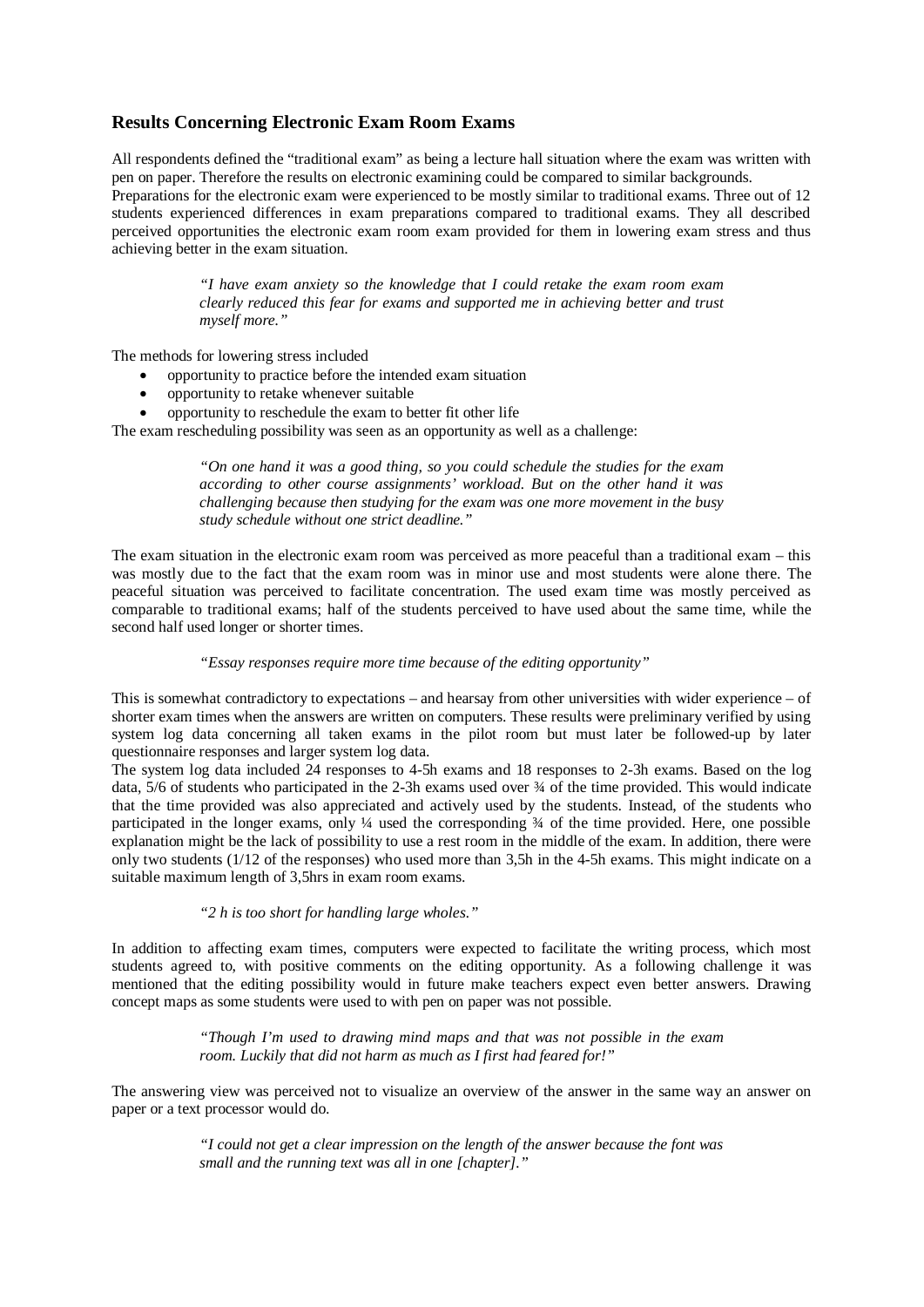In all, taking an exam in the electronic exam room was mostly perceived as being different from traditional exams, reasoned by 10 students as:

- the editing possibility which could also make the writing process faster and more relaxed
- the system did not make it possible to draw concept maps or other visual outlines
- · the answering view in the system was not perceived as facilitative to what the students thought was aimed for; the system did not visualize what was expected from the answer
- the opportunity to take the exam in the electronic exam room lowered the threshold for examining and stress, facilitated concentration and made students feel they had achieved better

All responded students but one would want to take their future exams in an electronic exam room as well, and they would also recommend the exam room for their friends.

### **Results Concerning Online Exams**

The respondents used approximately 29 hours to prepare for the examination (range 1 to 150 hours, Sd=28.4 hours), and a little more than three hours to write the responses (M=3.17, Sd=0.80, range 1 to 5 hours). About one third used less time to prepare for the online examination than to a traditional paper-and-pen examination, 63% of the respondents prepared for as much and four percent more. For writing responses five percent used less time, 38% approximately the same time and over half of the students (55%) reported they used more time than to respond a traditional examination. Concerning learning, eight percent felt they learned less than in a faculty examination, 33% evaluated their learning did not differ, and 57% reported they learned more from the online examination than from the same kind of faculty examination. Two respondents had not taken a faculty examination, so they could not compare the examination types.

While preparing for the examination, most of the students reported that they used different study strategies than in preparing for traditional examinations. They focused more on understanding than on recalling the facts and some of the students made notes in order to find detailed information during the examination. Some also mentioned that preparing promoted working –life competencies, such as seeking and combining information.

Almost one fifth of the students felt less stress in preparing for the online examination due to the open-book methods and awareness that they could check details during the examination. Still, for some students the openbook method and online context caused more stress: they were afraid of the technology and open essay questions.

> *"There was less pressure in reading, because there was no need to memorize all details, it was enough to recall the whole (big outline). "*

> *"I 'was scared' of exceeding the time given for responding and of the Moodle platform being closed."*

In writing a response to an online examination over half of the students felt the responding was easier due to the computer and word processing software. One fifth of the students felt responding was more stressful because of the openness of the examination and access to all possible information.

> *"On the other hand, I feel that the free use of the internet makes it more difficult to answer, because there is too much information available."*

Moreover, one fifth of the students considered writing a response to an online examination a powerful learning experience. This happened if the questions activated their thinking to combine and apply knowledge it prompted learning.

> *"In my own online examination the question was an applied one (great!) and I felt that the literature I had read "definitely" clicked in its right place in my brain when I was responding and reflected on the questions that were asked – in other words, responding to the examination was a fine "instructive" experience and not just churning out what you had read on the paper."*

We asked students' experiences of learning in the online examination and could identify five categories from the responses. Firstly, about 10 percent of the students felt that the open-book open-web examination made them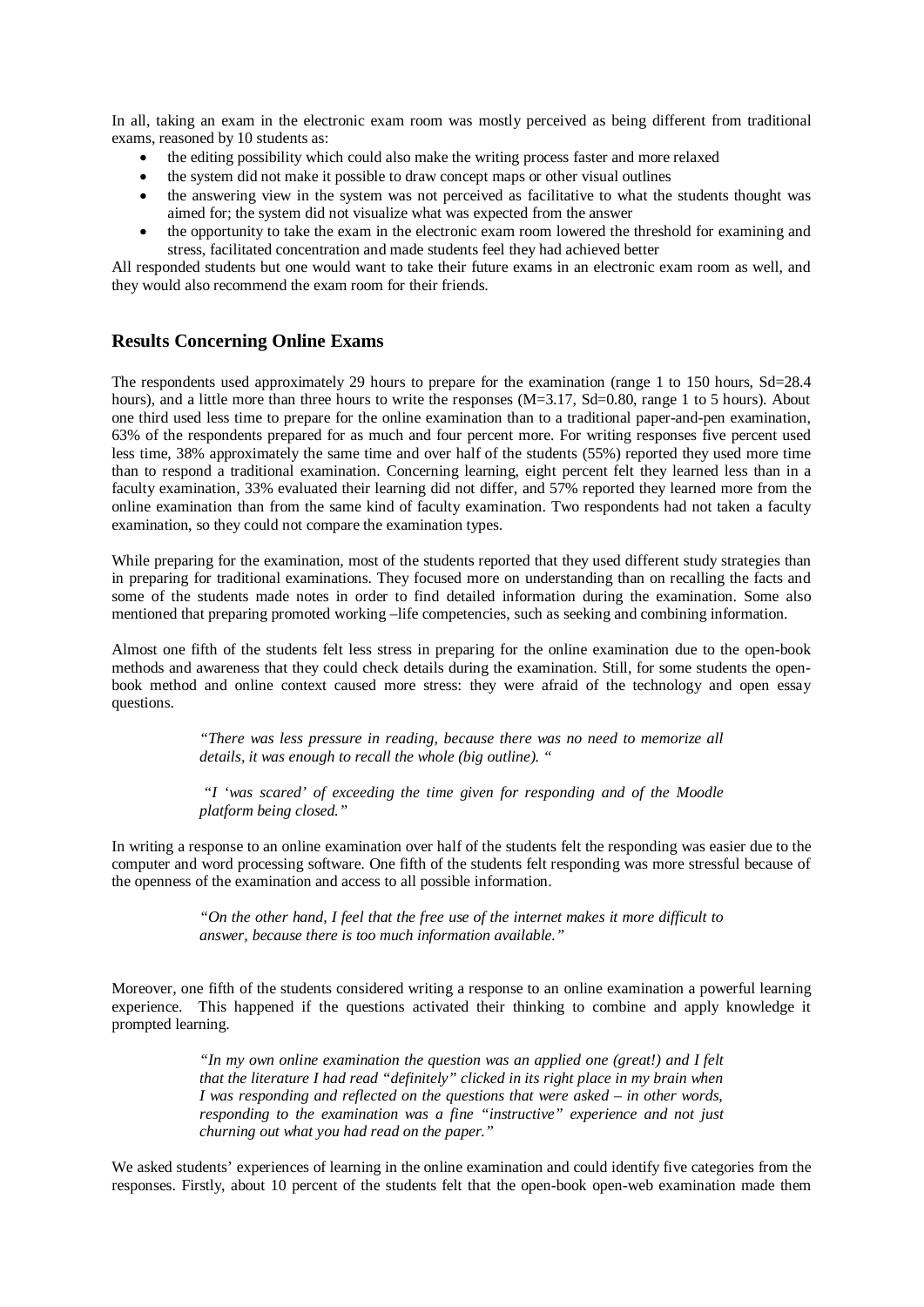study for the future, for working-life, not just for the examination or the degree. Secondly, over one third reported more interest and understanding in the online examination compared to traditional examination taken in lecture hall. Thirdly, the students mentioned that answering the applied questions activated information processing and enhanced learning which sometime continued even after the examination. Fourthly, in online examination learning could be easier and effortless due to lower stress. Also the control over the place to take examination as well as possibility to take breaks and have snacks whenever one wanted could make the examination a pleasant experience. Fifthly, some students felt they learned less in online examination compared to closed-book examination, probably due to less studying; knowing that the material could be used in the examination.

## **Comparison Between Exam Room and Online Exams in Contrast to Traditional Examining**

| Comparison category        | Electronic exam room exam                                                  | Online exam                                                                                           |
|----------------------------|----------------------------------------------------------------------------|-------------------------------------------------------------------------------------------------------|
| Preparations<br>for<br>the | No difference                                                              | Students changed their exam strategies                                                                |
| exam                       |                                                                            |                                                                                                       |
| Exam time usage            | In average the same time than in traditional<br>exams; even more time used | Opportunity to having breaks, even to changing<br>location - resulting in taking benefit of the whole |
|                            |                                                                            | exam time in a personally meaningful way                                                              |
| Handling of stress and     | Issues that may lower exam anxiety                                         | Issues that may lower exam anxiety                                                                    |
| exam anxiety               | opportunity<br>practice<br>to                                              | opportunity to select the place                                                                       |
|                            | beforehand                                                                 | Issues that may increase exam anxiety                                                                 |
|                            | opportunity to retake at short                                             | the situation is perceived as "too free"                                                              |
|                            | notice and outside official exam                                           |                                                                                                       |
|                            | dates                                                                      |                                                                                                       |
| Feeling of control as      | the time                                                                   | the physical place                                                                                    |
| increased flexibility      | opportunity to practice and retake                                         | material used                                                                                         |
|                            | editing the response<br>٠                                                  | editing the response<br>٠                                                                             |
| <b>Observations</b>        | The editing possibility<br>was<br>٠                                        | The editing possibility was appreciated<br>$\bullet$                                                  |
| concerning<br>the          | appreciated and perceived to                                               | No feedback concerning need of change                                                                 |
| answering situation        | enhance better responses                                                   | in routines; students are able to use pen &                                                           |
|                            | Changed routines in creating the<br>٠                                      | paper and any software they are used to                                                               |
|                            | answering; no possibility to draw                                          | in producing the answer                                                                               |
|                            | concept maps                                                               | The exam situation is perceived as                                                                    |
|                            | The answering view does not<br>$\bullet$                                   | authentic and comparable to work life                                                                 |
|                            | visualize what is expected                                                 | methods and competences                                                                               |
| Learning                   | No perceived difference - even "what does                                  | Perceived difference as learning "more"<br>and                                                        |
|                            | that mean?"                                                                | competences related to working-life                                                                   |

The results presented in previous chapters are combined as Table 2.

**Table 2:** Comparison between electronic exam room exams and online exams in contrast to traditional exams.

As a conclusion, added values can be presented when comparing electronic examining to traditional exam situations. The added values provided by electronic exam room examining and online examining are partly the similar to each other and partly different. One important added value provided by both forms of electronic examining is the opportunity to lower stress and exam anxiety. How stress is relieved is depending on students' individual preferences and routines. To some students the online exam provides stress relief via the opportunity to select the place and to focus on understanding, not to recalling, and to some students the electronic exam room provides the stress relief via the opportunity to practice and retake whenever needed. One attribute which existed in the online examination study but not in electronic exam room experiences, was that the online examination was seen to be related to working-life competencies and enhance them. Applied essay-type questions which were responded with the help study material, Internet or other resources represent authentic working-life situations and students saw the online examinations as an opportunity to practice for the life after graduation. Thus, it seems that both types of examinations have their advantages, but plausibly they fit better for different types of students and maybe even at the different stages of studies. Overall, the reported features provided by electronic examining seem to enhance increased learning quality and promote to shortening graduation times.

### **References**